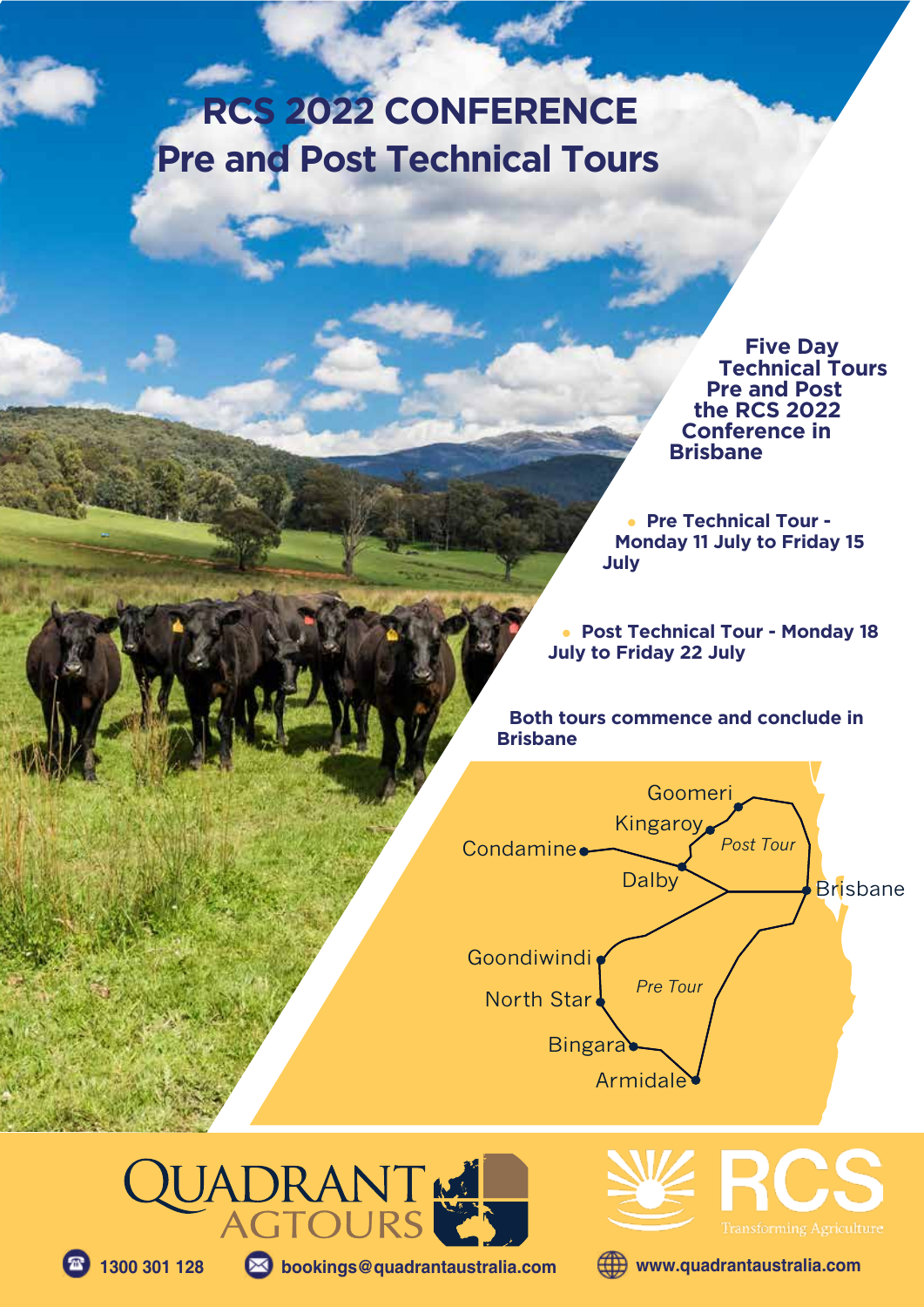

# **PRE TOUR TECHNICAL ITINERARY**

#### **DAY 1: ARRIVE BRISBANE MON 11 JULY**

Passengers make their own way to Brisbane and gather at central Brisbane hotel to meet tour leader and other passengers for Welcome Dinner and overview of the days to follow.

**Overnight: Brisbane**

#### **DAY 2: BRISBANE - GOONDIWINDI TUE 12 JULY**

After breakfast the tour will proceed to Goondiwindi, where the afternoon will be spent inspecting and discussing a property and the impressive results they have achieved with the introduction of time-controlled grazing more than a decade ago.

#### **Overnight: Goondiwindi**

#### **DAY 3: GOONDIWINDI - NORTH STAR - BINGARA - ARMIDALE WED 13 JULY**

On Wednesday morning after breakfast the tour will cross into NSW, where the morning will be spent visiting and discussing regenerative cropping practices at an extensive cropping operation in the North Star district.

During the afternoon the tour will continue south to Bingara, providing an opportunity for tour participants to observe and receive an explanation of the successful development of 'The Living Classroom' by Gwydir Shire Council in the community.

Later continue on to Armidale on the New England Tablelands for a two-night stay.

**Overnight: Armidale**

#### **DAY 4: AROUND ARMIDALE THU 14 JULY**

Today will be spent in the Armidale district with a morning visit to the centre for the UNE's SMART Farms project – University of New England's Sustainable Manageable Accessible Rural Technologies.

The afternoon will be spent visiting Wilmot Cattle Company located near Ebor, where there will be a comprehensive overview provided on the detailed management required to nurture 'Natural Capital', and how innovation can lead to considerable gains in profitability, as well as sustainability.

#### **Overnight: Armidale**

#### **DAY 5: ARMIDALE - BRISBANE FRI 15 JULY**

Today will see the tour return to Brisbane, with a visit to a grazing property in the Tenterfield district that has transformed production and profitability with the introduction of time-controlled grazing.

The tour concludes with arrival into Brisbane, where accommodation can be arranged as an optional extra.

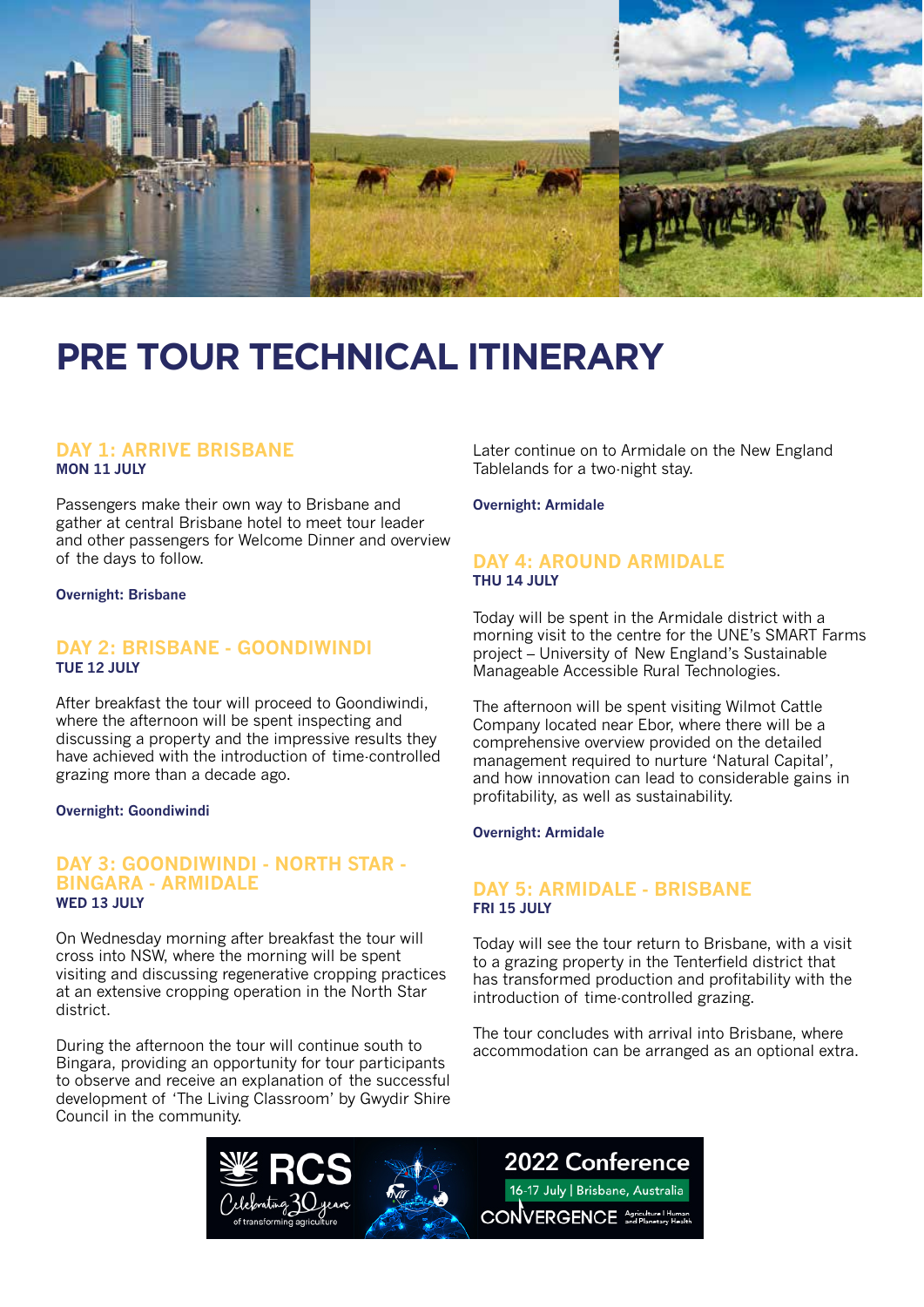

# **POST TOUR TECHNICAL ITINERARY**

#### **DAY 1: BRISBANE - SOUTH BURNETT - KINGAROY MON 18 JULY**

The tour commences on Monday morning, following the weekend conference, and travels north through the Sunshine Coast hinterland and into the South Burnett region.

The afternoon will be spent visiting a grazing property near Goomeri, where time-controlled grazing and other sustainable management practices will be observed and can be discussed.

Later continue to Kingaroy to check into accommodation for a two-night stay.

**Overnight: Kingaroy**

#### **DAY 2: SOUTH BURNETT REGION TUE 19 JULY**

Today will be spent in the South Burnett region – with a morning visit to a large family feedlot operation near Proston, that has played a leading role for many years with the establishment of cattle handling and animal welfare issues across the sector.

In the afternoon, visit a family grazing property near Wyalla, where 'Grazing for Profit' principals have been implemented over the last two decades.

#### **Overnight: Kingaroy**

#### **DAY 3: KINGAROY - DARLING DOWNS - DALBY WED 20 JULY**

Today the tour will travel onto the Darling Downs, firstly visiting a grazing property in the foothills of the Bunya Mountains and then an extensive cropping property on the Jimbour Plains, where discussions will focus on the implementation of Integrated Pest Management in cotton, as well as soil moisture conservation through zero till farming and cost-effective ways to implement nitrogen replacement.

**Overnight: Dalby**

#### **DAY 4: DALBY - BRISBANE THU 21 JULY**

The tour will travel west into the Maranoa today, with a visit to a grazing property near Condamine, providing the opportunity to observe and discuss extensive application of time-controlled grazing and a range of other sustainable initiatives. This afternoon the tour will return to Brisbane for overnight with farewell dinner in a centrally located city hotel.

**Overnight: Brisbane**

#### **DAY 5: DEPART BRISBANE**

**FRI 22 JULY** The tour concludes after breakfast this morning.



### 2022 Conference

16-17 July | Brisbane, Australia **CONVERGENCE** Agriculture | Human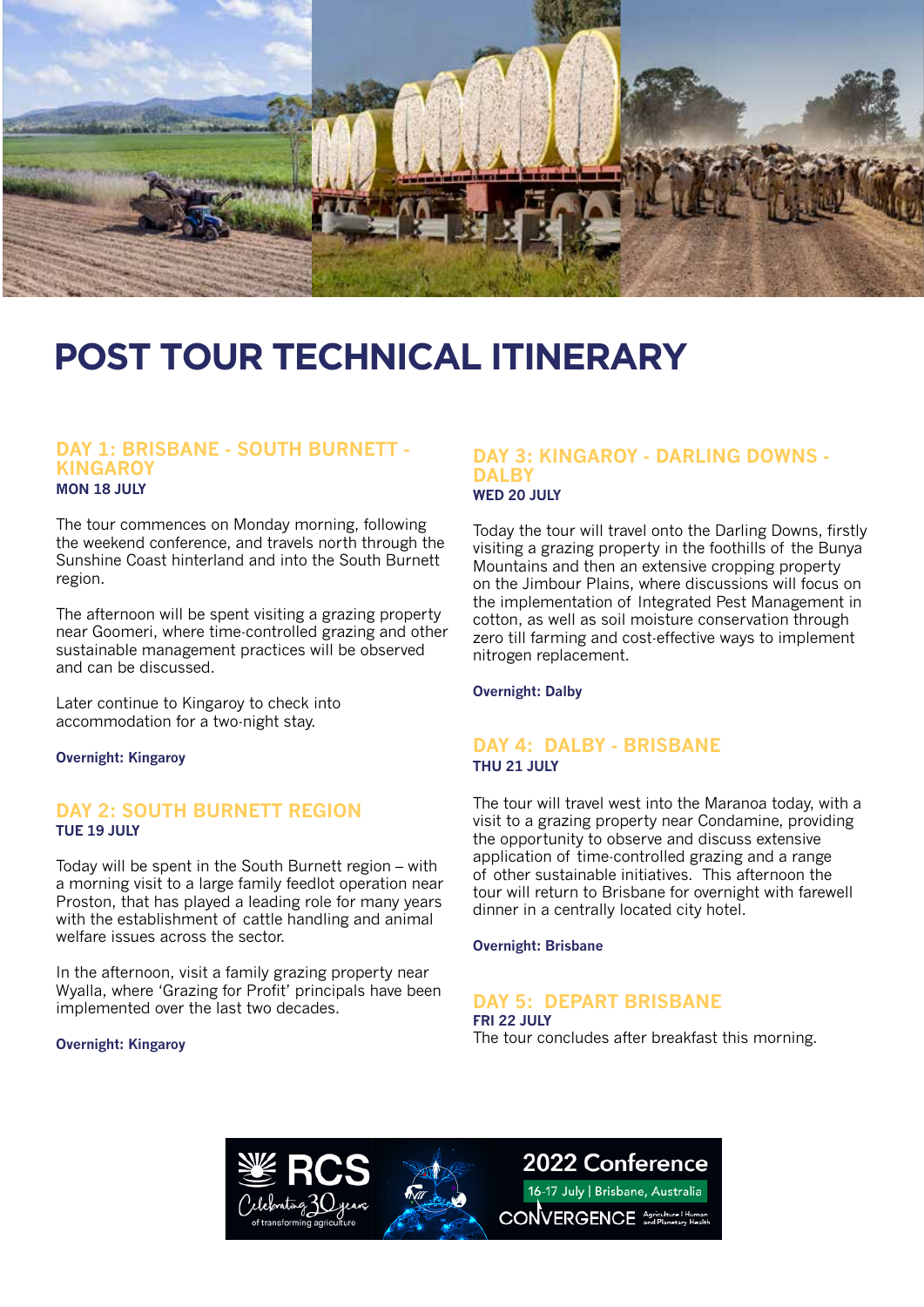

### **WHY TRAVEL WITH QUADRANT**

- $\sqrt{\phantom{a}}$  No hidden costs
- $\sqrt{\phantom{a}}$  Travel with like-minded people
- $\sqrt{\ }$  Tours escorted by specialist tour guides
- $\checkmark$  Exclusive access to special places with farm visits not normally open to the public
- $\sqrt{\ }$  Possible tax benefits for primary producers\*
- $\sqrt{\phantom{a}}$  Network of colleagues in over 45 countries

Always check with your financial advisor

### **EXPRESSION OF INTEREST**

**To indicate your interest in either, or both of these tours, please contact Quadrant Australia - details below.**

### **TOUR COSTS: To be advised**

### **WHAT'S INCLUDED:**

- $\sqrt{ }$  All land travel in the private use of modern comfortable coaches
- $\sqrt{\phantom{a}}$  Hotel/motel accommodation with private en-suite facilities
- $\checkmark$  Specialist Quadrant Tour Manager
- $\sqrt{ }$  Technical visits as detailed in the two itineraries
- $\sqrt{ }$  Meals to be advised in final brochure
- Tour kit including backpack and stainless steel refillable water bottle

### **WHAT'S NOT INCLUDED:**

- $x$  Airfares
- $\chi$  Meals not specified in the itinerary  $\cdot$  to be advised
- $\chi$  All items of a personal nature, such as laundry, phone calls and alcoholic beverages
- $\chi$  Travel insurance, cancellation fees



**Quadrant Australia Pty Ltd** PO Box 536, Coffs Harbour NSW 2450 **ABN:** 95 003 857 449



**Instagram.com/QuadrantAustralia**

**Facebook.com/quadrantaust**

**www.quadrantaustralia.com**



**02 6651 1722 (fax)**

**1300 301 128**

**bookings@quadrantaustralia.com**